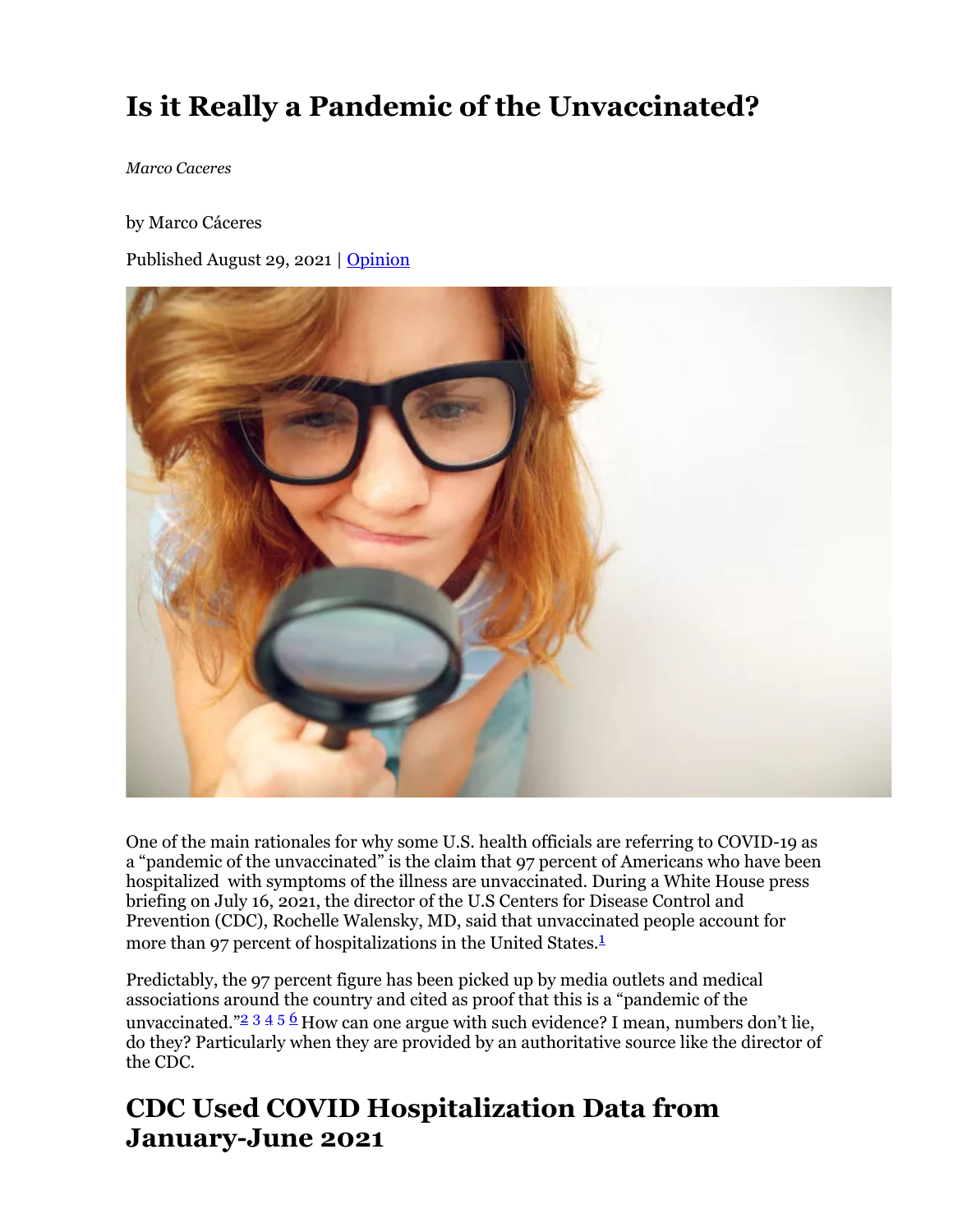However, numbers can sometimes be deceptive or manipulated. In the case of the 97 percent figure given by Dr. Walensky, what she omitted to say at the press briefing was that the figure was based on data collected during January-June 2021. At another White House press briefing on Aug. 5, Dr. Walensky said that the data used to come up with that 97 percent figure were…

data that were from analyses in several states from January through June and didn't reflect the data that we have now from the Delta variant.<sup>7</sup>

The problem with using this data to convey the message that 97 percent of Americans hospitalized with COVID are unvaccinated is that it suggests that only three percent of Americans hospitalized with COVID are vaccinated. This misleads the public into crediting the COVID vaccines for the huge discrepancy between unvaccinated hospitalized and vaccinated hospitalized, leading to the inevitable conclusion that the vaccines must be working nearly to perfection.

That conclusion might be valid had there been a relatively equal number of unvaccinated people versus vaccinated people in the U.S. during the January-June timeframe to make a fair and balanced comparison. But there wasn't.

## **Most Americans Were Unvaccinated During First Half of 2021**

As of Jan. 1, 2021, only 0.5 percent of the U.S. population had been fully vaccinated.  $8\text{ By}$ Feb. 1, the figure had risen to 1.8 percent of the population. By Mar. 1, it 7.6 percent. By Apr. 1, it was 16.8 percent. By May 1, it was 30.9 percent. On June 1, 40.6 percent of the U.S. population had been fully vaccinated. By the end of June, it was 46.3 percent.<sup>9</sup>

Of course, there were many more unvaccinated people hospitalized for COVID during January-June 2021. For each of the six months for which the CDC collected data on COVID hospitalizations, there were simply many more unvaccinated people than vaccinated, so you would naturally expect to see many more of them hospitalized than vaccinated people. It's just basic math.

Here's an example. On Jan. 1, when only 0.5 percent of the population had been vaccinated, there were 125,047 people hospitalized for COVID in the U.S. Almost all of those people in the hospital were likely unvaccinated. Why? Because almost everybody in the U.S. was unvaccinated. On Feb. 1, when only 1.8 percent of the population had been vaccinated, there were 93,536 people hospitalized for COVID in the U.S. Why? Same reason. And so forth.

For the period in the CDC using data to make its case that this is a "pandemic of the unvaccinated," the reason the agency is able to do so is because the vast portion of Americans were indeed *unvaccinated*, not because they were unusually more susceptible to becoming seriously ill with COVID than were vaccinated people. The fact is that, through at least April, there were relatively few people in the U.S. who were vaccinated.

*If you would like to receive an e-mail notice of the most recent articles published in The Vaccine Reaction each week, click here.*

Click here to view References:

CDC, Centers for Disease Control and Prevention, COVID-19, Marco Cáceres, National Vaccine Information Center, NVIC, pandemic, Rochelle Walensky, The Vaccine Reaction, White House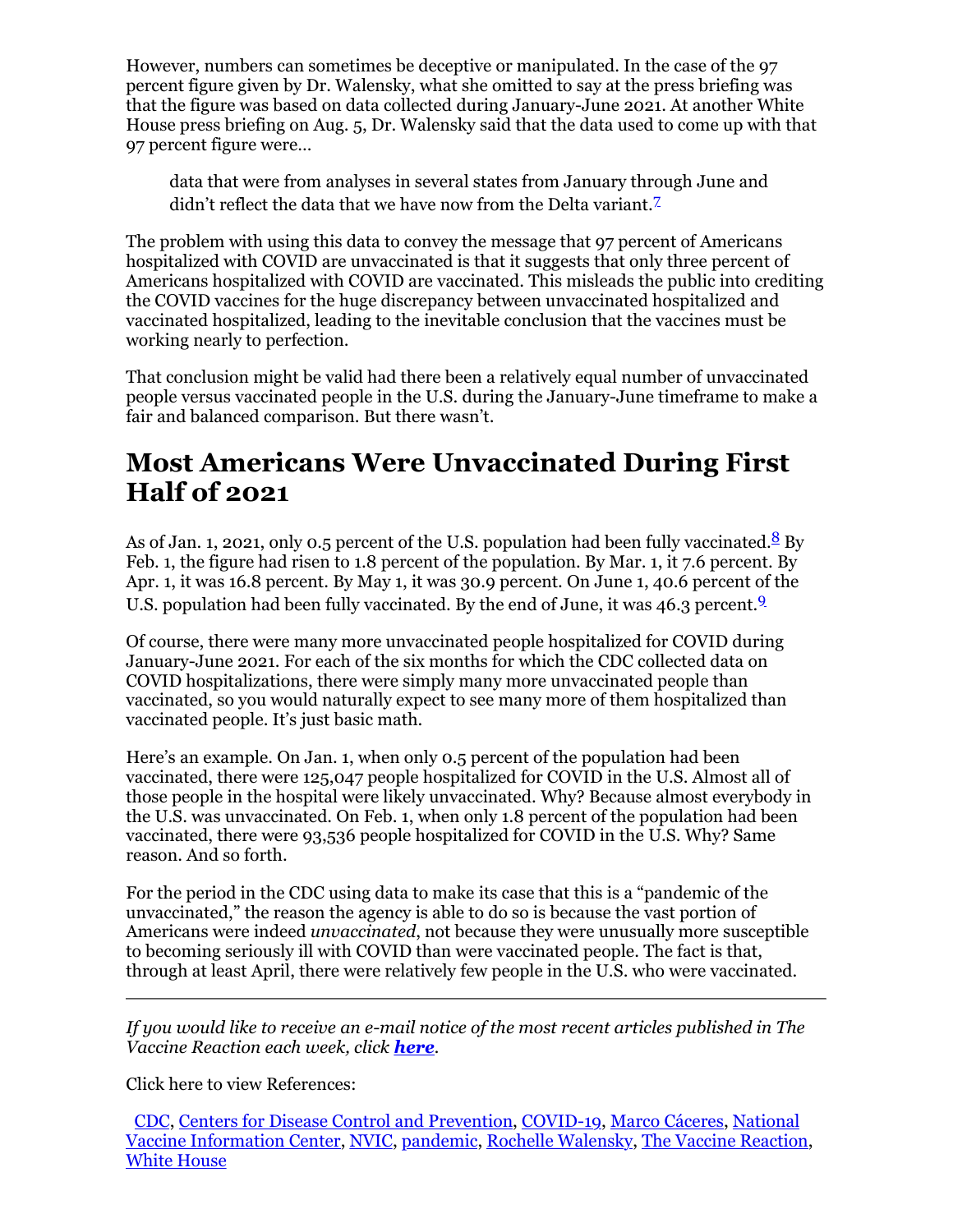*Note: This commentary provides referenced information and perspective on a topic related to vaccine science, policy, law or ethics being discussed in public forums and by U.S. lawmakers. The websites of the U.S. Department of Health and Human Services (DHHS) provide information and perspective of federal agencies responsible for vaccine research, development, regulation and policymaking.*

...

### **32 Responses to "Is it Really a Pandemic of the Unvaccinated?"**

1.

*Ron S* August 29, 2021 at 8:02 pm

So what is the vaccine effectiveness on covid hospitalations? I calculated 76%. Oops I didn't correct for age. The older people got hosplised more than the younger. Was the effectiveness 94% ? All the news report useless data. And false conclusion. Covid is still a pandamic of the old.

Vitamin D3 is 80% effective.

A unvaccinated person takeing vitamin D3 supplement is less likely to be hospitalized than a vaccinated person.

And vitamin D3 is MUCH safer than the "safe" deadly covid vaccine. But the average unvaccinated person is younger than the average vaccinated person. So if you take D3 and get vaccinated you would be much less likely to be hospitalized from covid. But more likely to be hospitalized from the vaccine. Yet the CDC and news don't recommend vitamin D3.

I guess they are more concerned about promoting the covid vaccine, than reducing hospitalizations.

But that was last month.

In Barnstaple Massachusetts in July:

The covid vaccine was useless in preventing infection or hospitalizations. https://www.CDC.gov/mmwr/volumes/70/wr/mm7031e2.htm

The vaccinated got just as sick as the unvaccinated, and 3 weeks later the epidemic was gone.

**Reply** 



*MarkB* August 30, 2021 at 9:37 pm

I am big fan of D3. I would love to repeat your assertion of 80% effectiveness, but will not without some back-up data. Is there a study that shows this, or even an analysis of who ends up hospitalized with and without D3?

**Reply**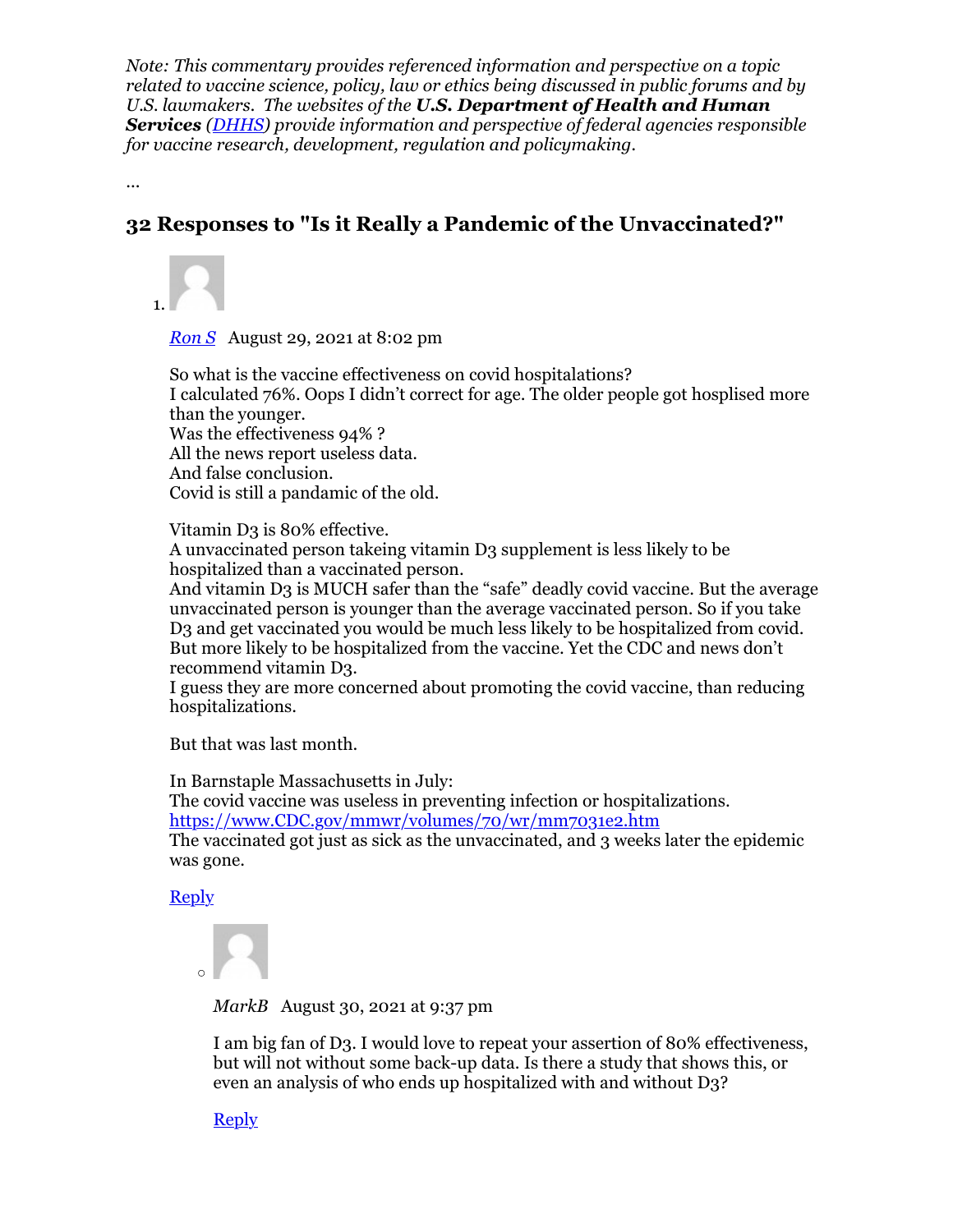

*Rachel* August 30, 2021 at 10:49 pm

This has some great info regarding bit d and covid

Reply



*Greg Hill* August 30, 2021 at 3:50 pm

A classic case of what Samuel Clemens (a.k.a. Mark Twain) described as "lies, damned lies and statistics."

**Reply** 



*jo* August 30, 2021 at 3:53 pm

We're surrounded by a nation of sheep.

This is why everyone "submitted" to the Agenda 21 Taxation Districts, so unelected boards control property taxes across County lines—invalidating much of the job of the County Tax Collector-Assessor. School districts are similar. (It was based on the earlier concept of utility districts, which were for the good reason of building them to serve a physical location.)

\_ America has been taken over by the rich-filthy, and the brain-washed masses–so busy wreckreating and buying junk with their way-overpriced Chinese phones, watching idiot celebrities, on TV; they let CEOs and unelected government bureaucrat "Agencies" burn us to the ground.

The U.S. Cabinet-Level HHS includes the PHS, which includes totally-corrupted CDC, FDA, NIH (NIAID), et al. (yes and CMS who implements Medicare and gives NO dental, COLA to match real inflation, etc.) LIES R US. WE THE POOR PEOPLE HAVE SUBMITTED.

Reply

4.

*Angie* August 30, 2021 at 3:56 pm

Very tired of the old "the vaccine will make the illness less severe" mantra being touted all over. My stepdad and mom were both vaccinated by Pfizer in Feb. and Mar. of this year. They both got Covid. Stepdad was hospitalized and now he can't walk. Nerve damage from the virus. My mom is a month in, and now has a secondary infection. She has not been hospitalized. She received the plasma infusion the first week she was ill. Didn't work. They are both on numerous medications now. She is VERY angry with the government and Pfizer for making them think they could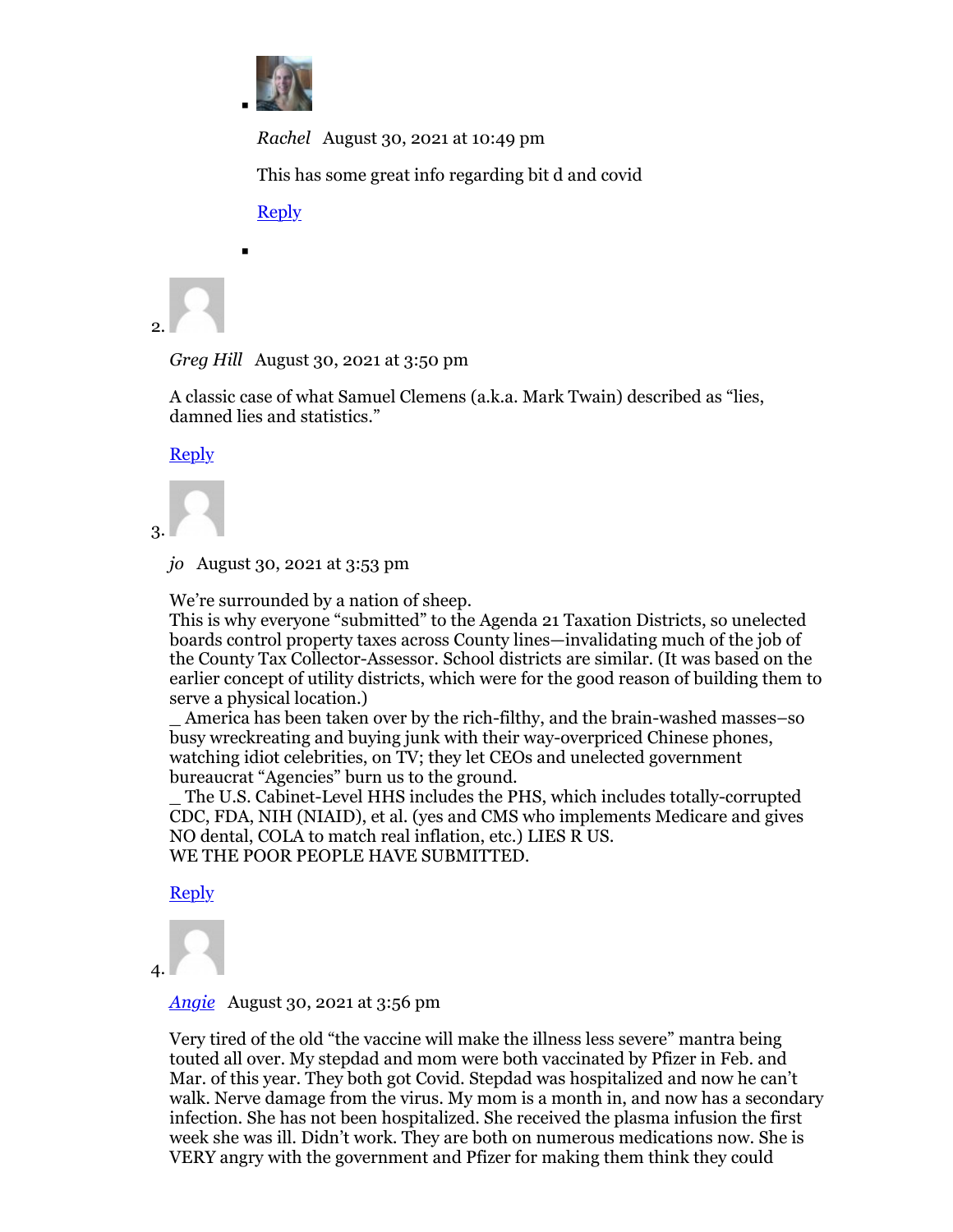resume normal life two weeks after their last shot. I told her, "You fell for the propaganda." My husband and I had Covid early this summer. It was not pleasant but we survived (he has asthma and I have a bleeding disorder). We took lots of vitamins (C and D in large doses), zinc, lots of clear fluids, lots of sleep, NO fever reducers and NOTHING to stop the violent diarrhea. We let our bodies do what they were designed to do. Now, we have the antibodies (and the test results to prove it) but we're being told we're second-class citizens without the vaccine. We can't go to concerts, restaurants, etc. in some places even through our immunity is FAR superior to that of the vaccinated. And, nobody is talking about how many vaccinated people are touting their "vaccine passports" when their immunity has waned by now, or is completely non-existent. My mom's doctor tested her Covid antibodies in the third day of the illness. She had NONE. He said she was the third fully vaccinated patient he'd seen that week with no Covid antibodies. It's a HUGE SCAM.

**Reply** 



*Lili* September 1, 2021 at 4:40 am

Thank you for your post.

Reply

5. The only "virus" is "Graphene Oxide" in the shots, and 5G radiation poisoning.

**Reply** 



*Steve Smith* August 30, 2021 at 4:41 pm

Now we know that the Covid vaccines suppress the natural immune system making the vaccinated people more likely to become ill from variants and other viruses.

Reply



*Luz N Velez* August 30, 2021 at 4:42 pm

In PR non vaccinated means they have one shot only and it hasnt been 14 days since you got both shots….so its misleading!

Reply

8. Thank you! This was extremely helpful clarification. I saved a copy of the Barnstaple article in the event that censorship causes it to disappear.

**Reply**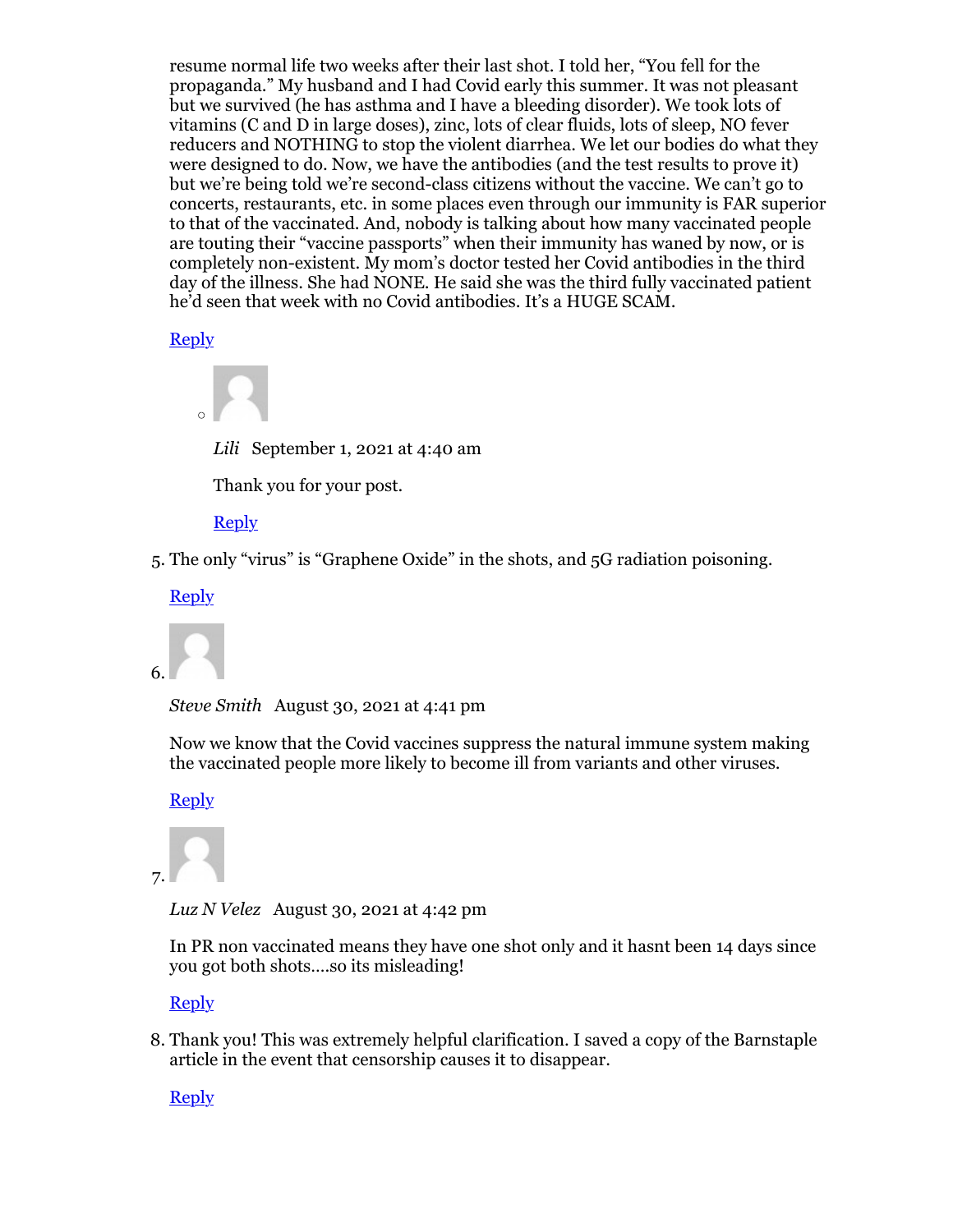

#### *Renae* August 30, 2021 at 4:59 pm

I'm SO GLAD this was mentioned! Those figures have been driving me insane because they didn't seem right at all. So I tracked down the CDC data myself where they state these stats based on Los Angeles County hospital numbers. I read the entire damn study from the CDC, making certain I understood each line before I moved on. Finally, deep in the data, I came to HOW VACCINATED PERSONS WERE IDENTIFIED.

1. Several stated passes of manipulation, namely "Deterministic and Probablistic" were done over the raw hospital data (which I could NOT find). In general, Deterministic means you can take the same set of data and you will always get the same answer ( i.e. Frank and Jeff each ate 1 cookie. Thereby 2 cookies were eaten total [1+1=2). Probablistic means " based on or adapted to a theory of probability; subject to or involving chance variation." (i.e. Frank and Jeff each ate one cookies each. If you eliminate anyone named Frank from the study, that means only 1 cookies total was eaten).

I am not too familiar with these terms, so correct me if I'm wrong, but doesn't that mean they can include any set of rules they want to wittle down the numbers of who qualifies as "vaccinated" and thereby buff up the "unvaccinated" group? It doesn't state what rules they applied to the raw data, but I am betting it's to make the vaccinated pool much smaller and the unvaccinated pool much larger to manipulate the data.

2. One of the things mentioned to qualify a person as "vaccinated" is they MUST have their Co-Vid vaccination registered on CAIR2, which is the California Vaccine Registry. A) This registry in particular is NEW and I highly doubt they had tranferred all the data from CAIR1 to CAIR 2. and; 2) Los Angeles Country has MANY undocumented immigrants from Mexico, who of which if vaccinated, wouldn't be on the CAIR2 registry. and; 3) There is no mention how accurate CAIR2 numbers are compared to the real number. Therfore, it is possible they are eliminating many, if not most, vaccinated individuals from the vaccinated number.

3. ANYONE who doesn't fit the strict rules of who is vaccinated (which includes anyone with ONE shot, not two) into the UNVACCINATED group, making that group MUCH larger, and thereby manipulating the date in favor of making it seem most people in hospitals are unvaccinated.

PLEASE someone look into this! I am not a scientist, but its scary to think this type of manipulation is happening! I am vaccinated, but I want to know what my REAL risks are!

#### Reply

10.

*Betty Pieper* August 30, 2021 at 5:02 pm

Not the first time the "Director" has been outright wrong, but since there is no consequence to her, why not be as sloppy or calculated as suits the need – which has nothing to do with public good!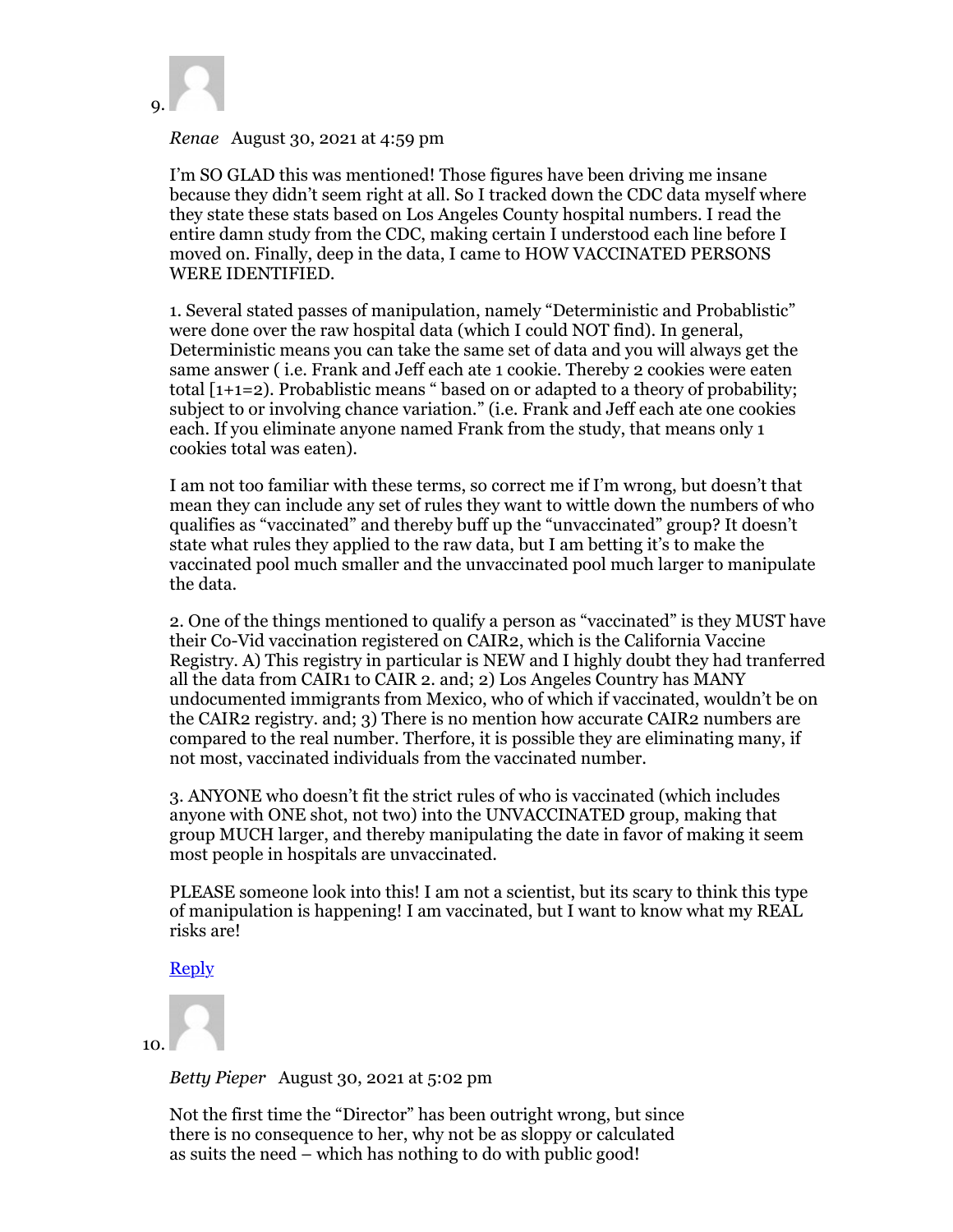#### **Reply**



*Joseph Macias* August 30, 2021 at 5:14 pm

How misleading is this? Persons were considered fully vaccinated ≥14 days after receipt of the second dose in a 2-dose series (Pfizer-BioNTech or Moderna COVID-19 vaccines) or after 1 dose of the singledose Janssen (Johnson & Johnson) COVID-19 vaccine¶; partially vaccinated ≥14 days after receipt of the first dose and <14 days after the second dose in a 2-dose series; unvaccinated <14 days after receipt of the first dose of a 2-dose series or 1 dose of the single-dose vaccine or if no CAIR2 vaccination data were available. COVID-19–associated hospitalizations were defined as hospital admissions occurring ≤14 days after a first SARS-CoV-2 infection. COVID-19–associated deaths were defined as deaths occurring ≤60 days after the date of a first laboratory-confirmed SARS-CoV-2 infection or deaths with COVID-19 listed as a cause of or contributing condition to death. https://www.cdc.gov/mmwr/volumes/70/wr/pdfs/mm7034e5- H.pdf?fbclid=IwAR0Uz7pz5G4xjgqO-22Cs19c3TsqeawZyjPfDb4TB7q0CIIP\_\_M77cIiMOo

**Reply** 

12.

*C Nelson* August 30, 2021 at 5:20 pm

I get the stats from the CDC and the stale nature of their information. But what about the local news that repeatedly has quoted hospital staff as saying that current hospitalizations, in the last few weeks, are largely unvaccinated? How can we get better current information or is this perhaps now correct?

#### Reply



*Sherrin Ball* August 30, 2021 at 5:46 pm

The spin merchants behind this whole Plandemic is truly Ridiculous. I've seen classrooms full of 5 year olds with more clues. 97% must be some sort of a pagan Symbol. In the Real Medical world NOTHING is 97%. The PCR test supposedly used to identify covid is a total hoax. Drosten dreamed up the covid virus on a PC in Jan 2020 because the so called Wuhan cases were still under investigation. The world has been subjected to the Greatest Fraud in All History. Dr Reiner Fuellmich is onto this Swindle and has already began legal proceedings in the US and Germany. Over 1000 Scientific Experts from over 100 fields will be called to give evidence. Fauci, Gates, Tedros, Drosten, Ferguson, Clown Swab et al will all be charged with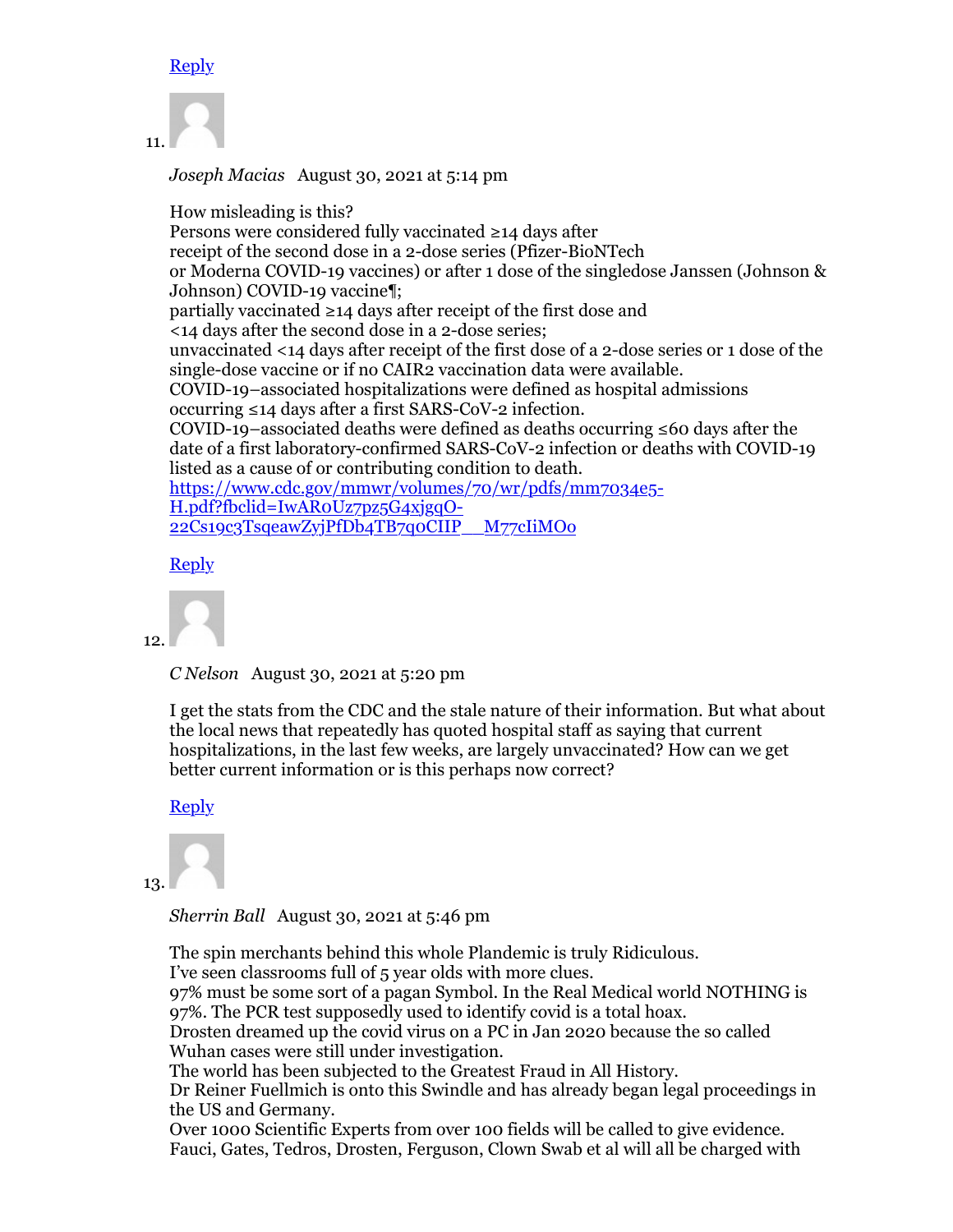Crimes against humanity and terrorizing Children.

Make no mistakes about this whole NWO construct, it has been in the planning for well over 100 years. The Key to their program was the discovery of a nano sized creature that was to be called a Virus. Something so small that next to a regular white blood cell looks like a mouse next to Andre the Giant.

The whole premise behind the virus, flu, covid, Delta, Zika, Swine, Bird, Mad cow, West Nile . MERS is selling billions of shots, shots dreamed up by a Gigantic Business Plan to repeatedly Inject Trillions of doses of who knows what into a never ending line of Humans.

Anyone who understands the Human Biome knows that this premise is a mega hoax, a Galactic Fraud.

No Virus, not even a teaspoon of the stuff can cause harm or injury to a standard healthy Joe or Jill – 100% Impossible.

All the Aged supposably dying of covid are in reality dying of multiple issues. This is 100% normal. The body gets tires, it's shot, it's shutting down.

Everything dies, even Giant whales and massive trees.

Ponder this thought. In 2020 the stock Flu virus vanished. This virus that has killed tens of millions since time began just vanished. Hardly any cases were reported anywhere. Yet how Strange that an almost Identical virus came along with almost the exact same symptoms?? Smell a rat anywhere folks?

Here is a classic. In Australia the standard flu was killing on average 3000 people a year before it vanished in 2020. The "More Lethal" , Industry destroying ,

relationship killing, mass suicide causing Covid in 18 months has barely killed a 1000 people!! The regular flu in 18 months would have killed 4500 people in the same time frame!! The masses have been SOLD a Raw Prawn.

Now billions are getting shots containing Graphene in them. If you think the Clot shot will be the ticket to freedoms again, dream on.

Every single person on the Clot Shot list is in for an endless repeat business experience. I watched for 30 years 'Norms' getting their annual 'Flu' shots and the same people always suffering some sickness, the flu as is described by the medical industry. The flu is just a Brand name for a bunch of symptoms that equal feeling crap. A condition caused by Malnutrition – 100% Fact.

If you believe the Syringe Cult is Kosher, by all means continue your trust in them. If you've suffered an adverse reaction from these Cultists and their weird potions I strongly suggest you begin taking Iodine to rid that junk out of your body. Take Mg and Selenium also. Good luck.

#### Reply

14.

*Jena* August 30, 2021 at 6:10 pm

What is the ratio of hospitalized vaccinated vs. unvaccinated now?

#### **Reply**

15.

*BunchaKrap* August 30, 2021 at 6:14 pm

I don't believe any of the CDC data anymore. Not that I believed it back then either, of course. They've always cherry picked data especially in regards to vaccines.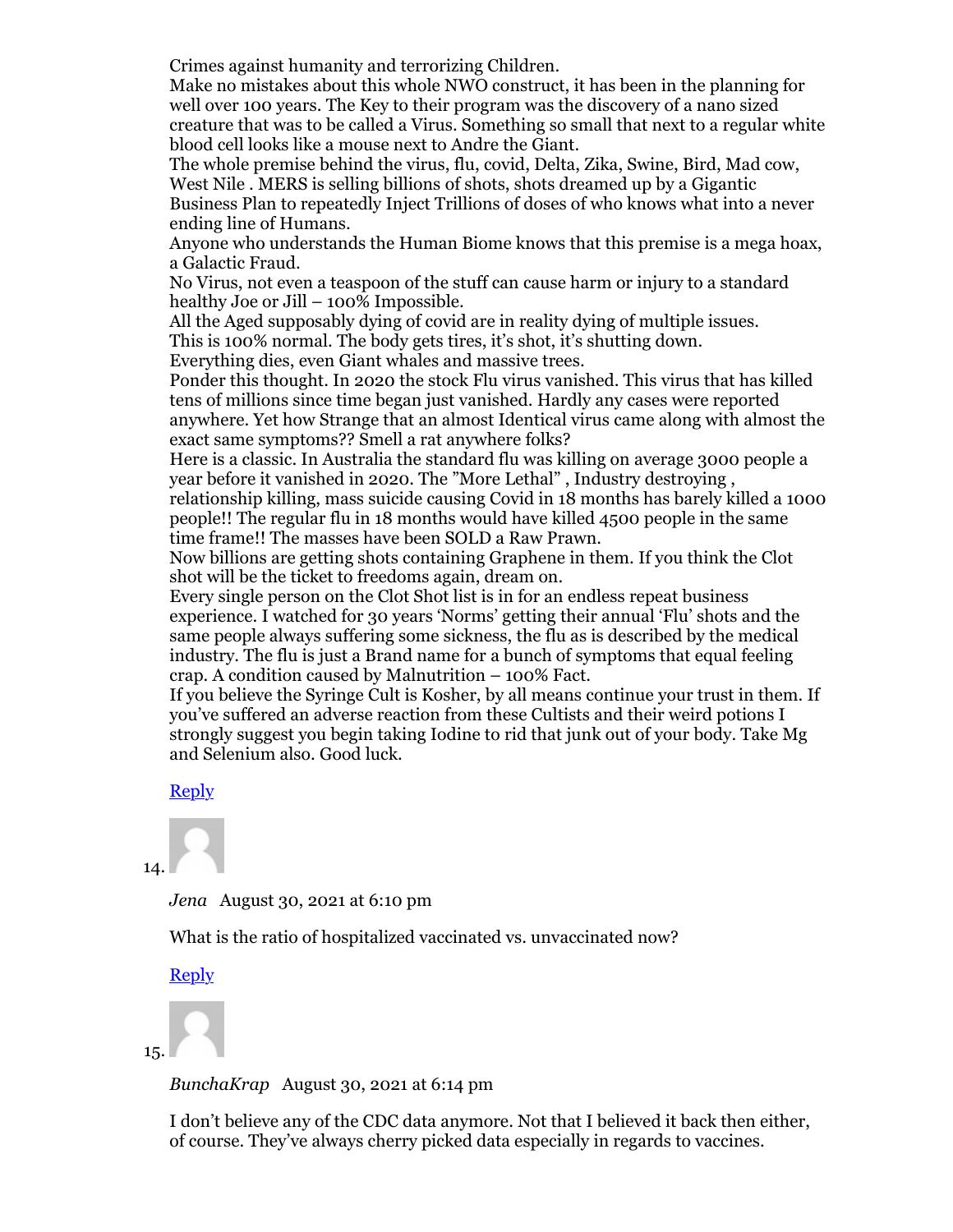Seeing as the CDC own a bunch of patents to them and get a lot of money from them, I have a hard time believing they would be impartial, since that's their big money maker.

Reply

16.

*Lisa Shaw* August 30, 2021 at 6:55 pm

If you don't believe the CDC, every single metro ATL hospital is putting out numbers and the sickest patients are indeed all unvaccinated.

Reply



*Renae* August 31, 2021 at 7:35 am

Hi! I would really like to see this data, if you have a link! I have yet to find any raw data from hospitals themselves.

Most news coverage and articles boil down to the same CDC study of raw hospital data which imposes strict/strange rules for who counts as "vaccinated", and the rest are all pooled in with the unvaccinated, heavily bolstering the unvaccinated count and could easily be manipulated. So seeing multiple raw data from hospitals would help!

**Reply** 



*Jim* August 30, 2021 at 7:31 pm

True perspective for Jan to June data but its Aug. 30 now and you are manipulating the data just as unfairly when you omit current data. Last week 75 doctors held a press conference in palm beach gardens Florida and said 98% to 99% of current hospitalized patients and 100% of ICU patients were unvaccinated. Many other hospitals report the same. Drop your anti vax bias and report the facts rather than trying only to discredit Gov't data.

Reply



*Nick* August 31, 2021 at 1:19 am

I'm feeling generous tonight so I'll give you the benefit of my doubt as to your sincerity. "Vaccinated" status is conferred only after two weeks have passed post second shot. Until then, all who have received only one shot are considered unvaccinated. Those who have received the second shot are also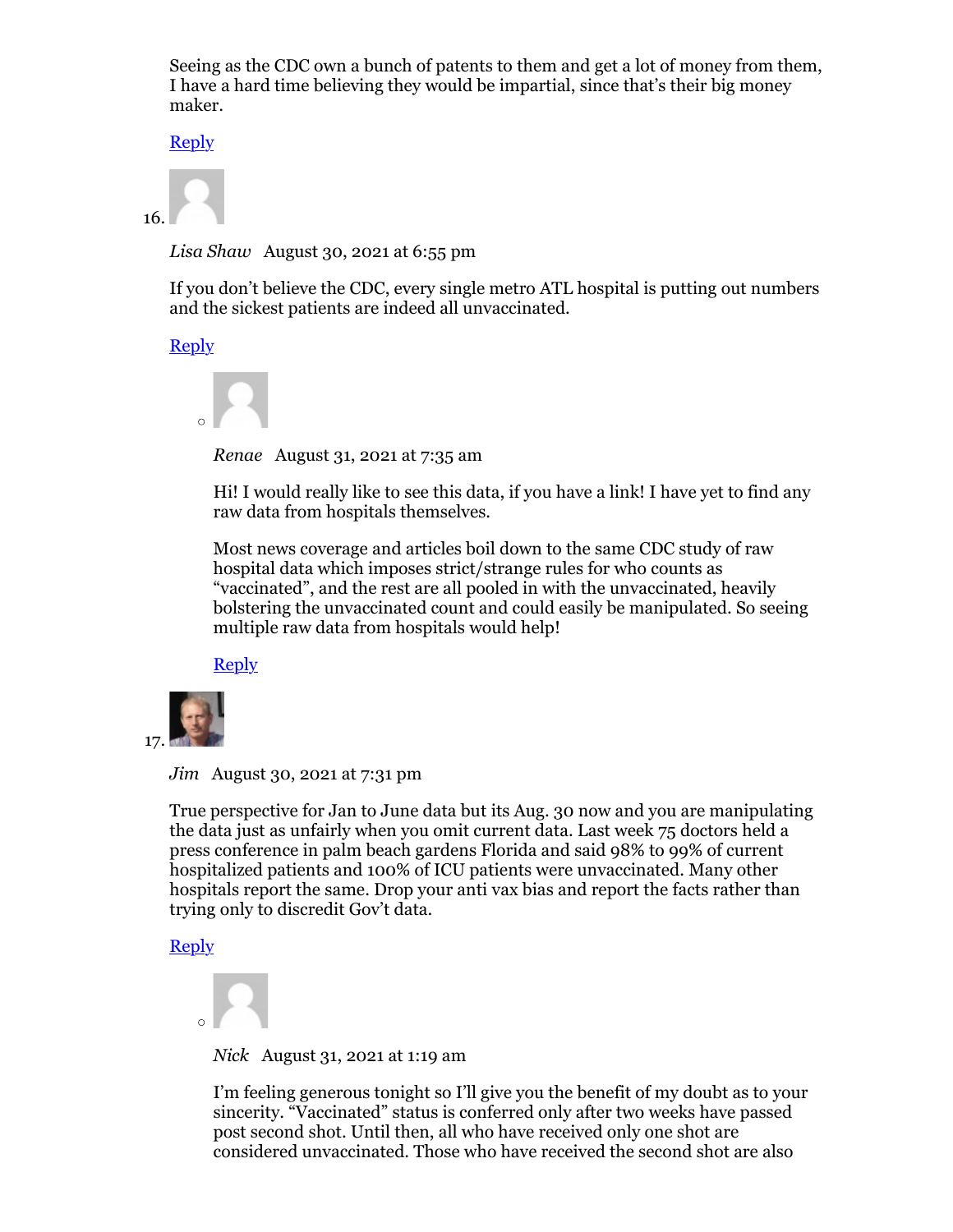considered unvaccinated until two weeks pass,post second shot.We're not impressed by your citation Of 75 doctors in attendance at some PR "press " conference either. I'd end by saying "Nice try " but somehow a Holocaust Level Event such as this precludes me from the trivial. Also, strangely and transparently nowhere in your comment did you even make the claim that the ICUs were even Covid positive tested or cases or anything COVID related !!!! I guess you forgot to mention it!!!

**Reply** 

18.

19.

*Alan* August 30, 2021 at 10:22 pm

Additionally, I read elsewhere that the CDC considered the unvaccinated to be those who had already received their first dose, or had received two doses but we're within the 2-week window of time before they are considered "fully vaccinated." Totally dishonest and corrupt Agency.

Reply



*Jose Loius* August 30, 2021 at 11:28 pm

there is no germ. Google germ theory. Viruses dont exist. Just decaying sick/polluted /malnutritioned cells giving off toxins that they call viruses. Its a natural process. No airborn germs. just cell debris detected by tests.

#### Reply

21.

*Nick* August 31, 2021 at 1:16 am

I'm feeling generous tonight so I'll give you the benefit of my doubt as to your sincerity. "Vaccinated" status is conferred only after two weeks have passed post second shot. Until then, all who have received only one shot are considered unvaccinated. Those who have received the second shot are also considered unvaccinated until two weeks pass,post second shot.We're not impressed by your citation Of 75 doctors in attendance at some PR "press " conference either. I'd end by saying "Nice try " but somehow a Holocaust Level Event such as this precludes me from the trivial. Also, strangely and transparently nowhere in your comment did you even make the claim that the ICUs were even Covid positive tested or cases or anything COVID related !!!! I guess you forgot to mention it!!!

Reply

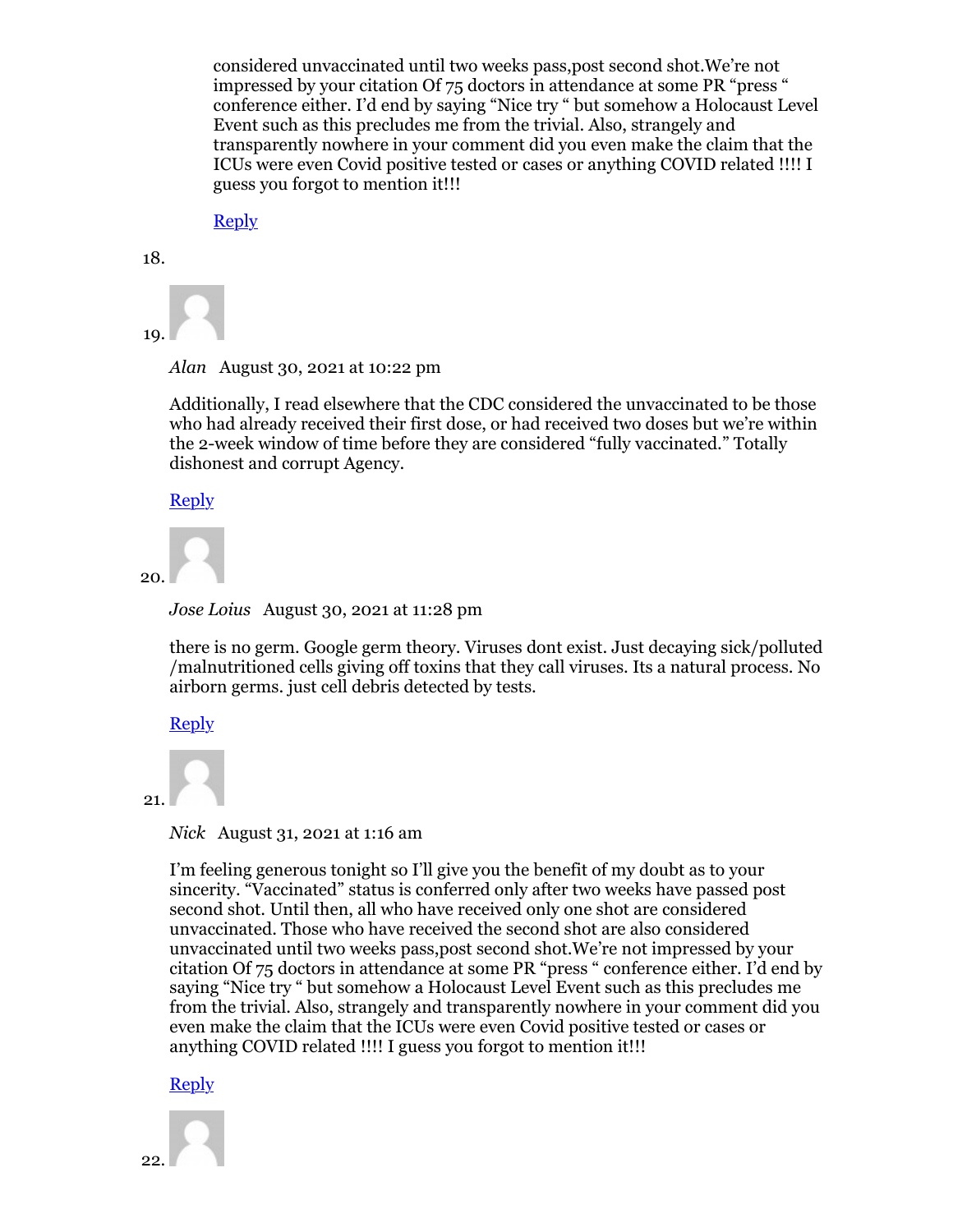*Dorothy Kearney* August 31, 2021 at 3:18 am

I don't trust the CDC, so naturally I don't have any confidence in their vaccine approval process. I don't take any kind of vaccine even if it has been around for decades, so I am not vaccine hesitant, I am adamant in not taking them. I just pray that God will reveal the lies and deceptions of the makers, the doctors, and, of course, our politicians, including Fauci.

Reply

23.

*tm* August 31, 2021 at 10:21 am

So the data (using the MMWR link provided) listed 10895 fully vaccinated of the 43127 total CoVID cases. That equals 25.26% were vaccinated, not 3%???!!!!

Reply



#### 24.

*Ed* August 31, 2021 at 4:19 pm

Del Bigtree of the Highwire reported on a fairly recent show that the CDC stopped collecting data in either April or May on the number of vaccinated persons hospitalized with covid symptoms, and only records data on unvaccinated persons. He showed a statement from CDC indicating there change. This would also greatly skew the numbers, especially for May , June and July. In Israel where 80% of the adult population was vaccinated shows over 80% of the hospitalizations with covid symptoms were fully vaccinated.

Reply

```
25.
```
*Danna* August 31, 2021 at 8:03 pm

Walensky is looking for the big playoff job with Parma…Luke julie gerberding received…

Reply

26.

*Susan* September 1, 2021 at 7:01 am

@Ed. In May 2021 the CDC stopped counting and/or tracking breakthrough cases of COVID-19 UNLESS the infected individual was hospitalized or the person died. Two of my closest friends who received their 2nd Pfizer shot in March became very sick with COVID-19 around July 24. She finally recovered and returned to work about 10 days ago. He's still bedridden, fighting the infection. Neither of them were